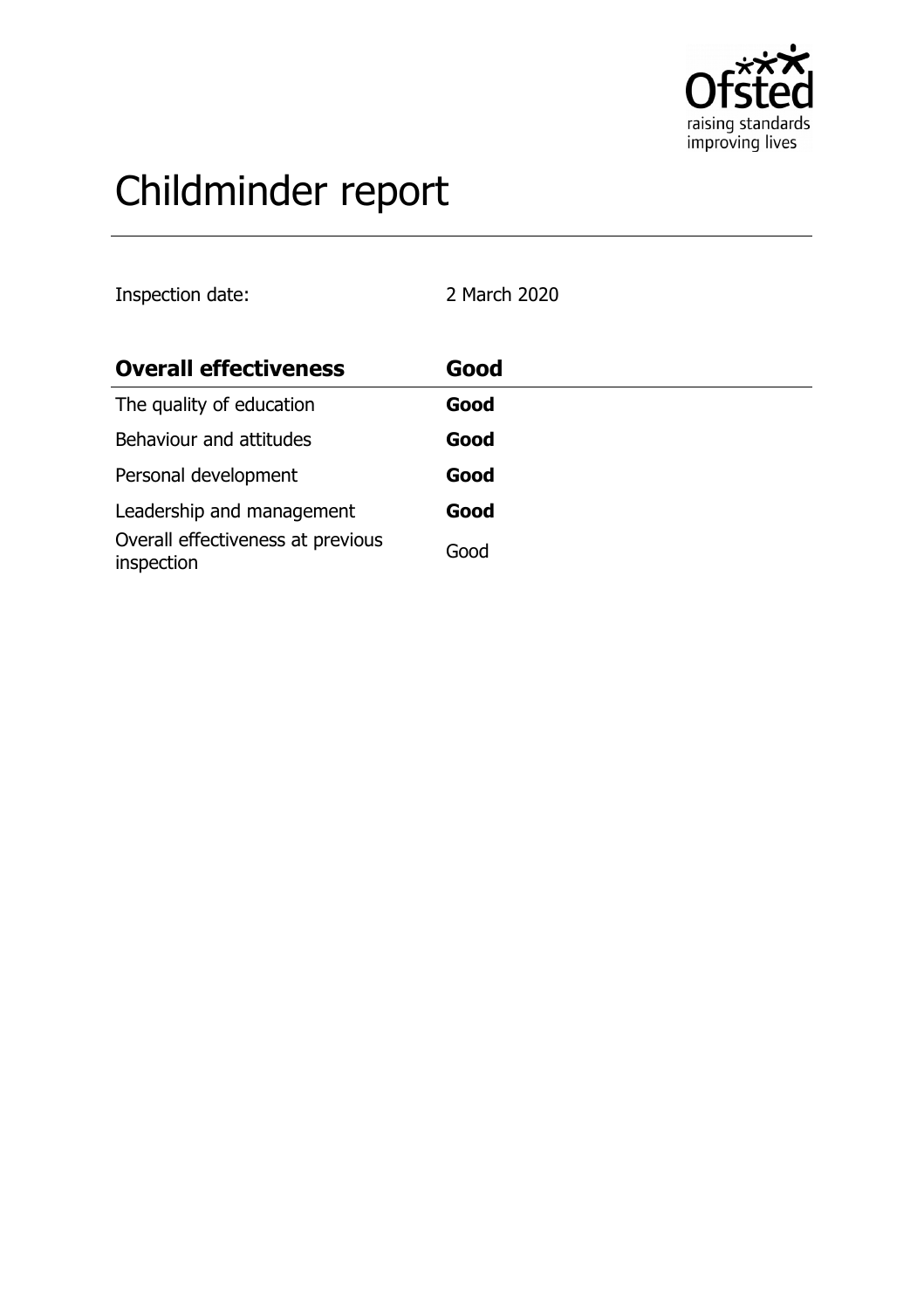

# **What is it like to attend this early years setting?**

### **The provision is good**

The childminder develops children's love of reading. She reads a variety of ageappropriate books that capture their interest. Children listen well and focus for long periods of time. They enjoy turning the pages of the book as the childminder reads to them. The children are beginning to learn that print carries meaning.

The childminder is dedicated to supporting children to learn about nature and their local community. She takes them to groups to meet with other children as well as attending regular swimming sessions to develop valuable life skills. The children are excited to learn the names of the birds they see at the nature reserve, as well as helping to feed the chickens in the childminder's garden and collect their eggs. They have a wealth of experiences to help support them to learn about the world around them.

Children have formed strong bonds with the nurturing childminder. Their behaviour is good and appropriate to their age. The childminder has clear rules and boundaries in place to help children to develop a sense of right and wrong. She teaches children how to manage risks in the environment to help them to keep themselves safe. For example, she encourages children to climb trees and see how high they can comfortably climb. Children are confident and feel safe.

## **What does the early years setting do well and what does it need to do better?**

- $\blacksquare$  The childminder has a good understanding of the early years foundation stage and plans activities to cover all areas of learning. She completes observations of children and evaluates these to help her to track children's progress. The childminder knows the importance of supporting all children to make progress in their learning. She understands how to support children with special educational needs and/or disabilities (SEND) and those who have English as an additional language.
- $\blacksquare$  The childminder provides an environment which focuses on supporting older children to learn. There is a wide range of resources, toys and equipment on offer. However, the way in which the environment is set out does not effectively support younger children to make informed choices in their play.
- $\blacksquare$  The childminder continues to review and evaluate her practice well. She works closely with other practitioners to help her to develop her role and share ideas to support good practice. She has a secure understanding of how to support older children to learn and develop the skills they need for their future. However, she does not have a detailed knowledge of how younger children learn and develop. As a result, the intent for the curriculum she plans for younger children is quite ambitious.
- $\blacksquare$  Children are given plenty of opportunities to learn about how to lead a healthy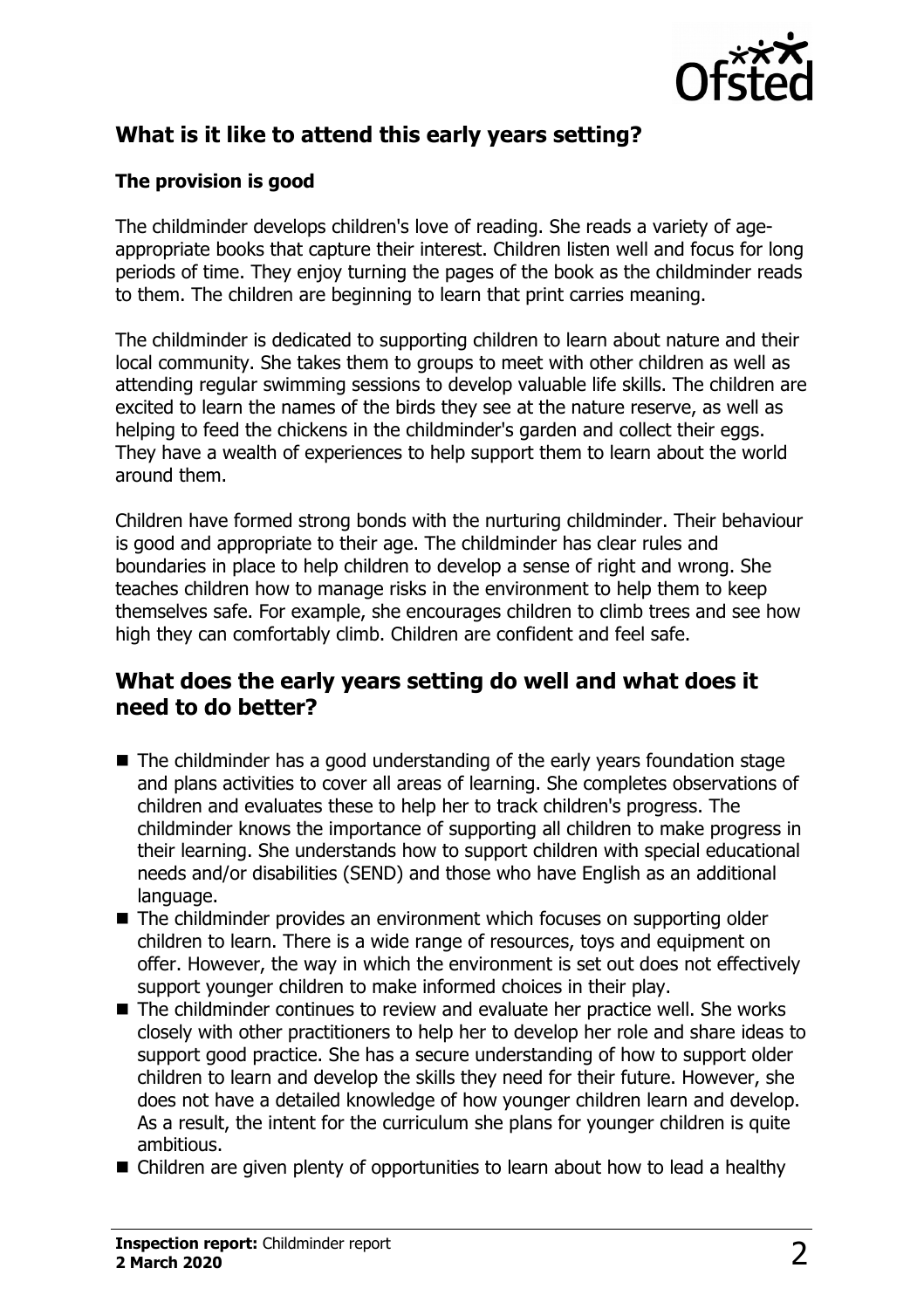

lifestyle. For example, children are learning about germs and the importance of washing their hands at appropriate times, such as after touching the dog and before meals. Children take part in outdoor play regularly to make sure they get plenty of fresh air and exercise. For example, they play in the garden and visit local parks where they can run around and use play equipment to develop their muscle strength and coordination skills.

- $\blacksquare$  The childminder has established good working relationships with parents. Parents receive regular communications about activities children have enjoyed and their achievements. For example, the childminder uses online messaging and electronic tracking systems to update parents throughout the day. She works with other settings children attend to help support and provide a continuity of care and learning.
- $\blacksquare$  Children are independent and enjoy trying things for themselves. For example, younger children confidently feed themselves and are learning how to drink from a cup. They are eager to learn self-care skills as they begin to dress themselves.

## **Safeguarding**

The arrangements for safeguarding are effective.

The childminder has a secure understanding of her role in safeguarding children. She can clearly describe the signs she needs to be aware of that may indicate a child is at risk of harm. The childminder receives regular updates from the local authority to make sure she knows what to do if she has any concerns about a child's welfare. She completes regular safeguarding training, which includes the wider aspects of protecting children, such as radicalisation and child exploitation. The childminder talks to older children about online safety to help ensure they know how to keep themselves safe. This helps her to maintain children's safety and welfare.

## **What does the setting need to do to improve?**

#### **To further improve the quality of the early years provision, the provider should:**

- $\blacksquare$  review and improve the way in which the environment is set up to ensure it meets the needs of the younger children
- $\blacksquare$  build on professional development to help raise the standards of teaching for younger children to the highest level.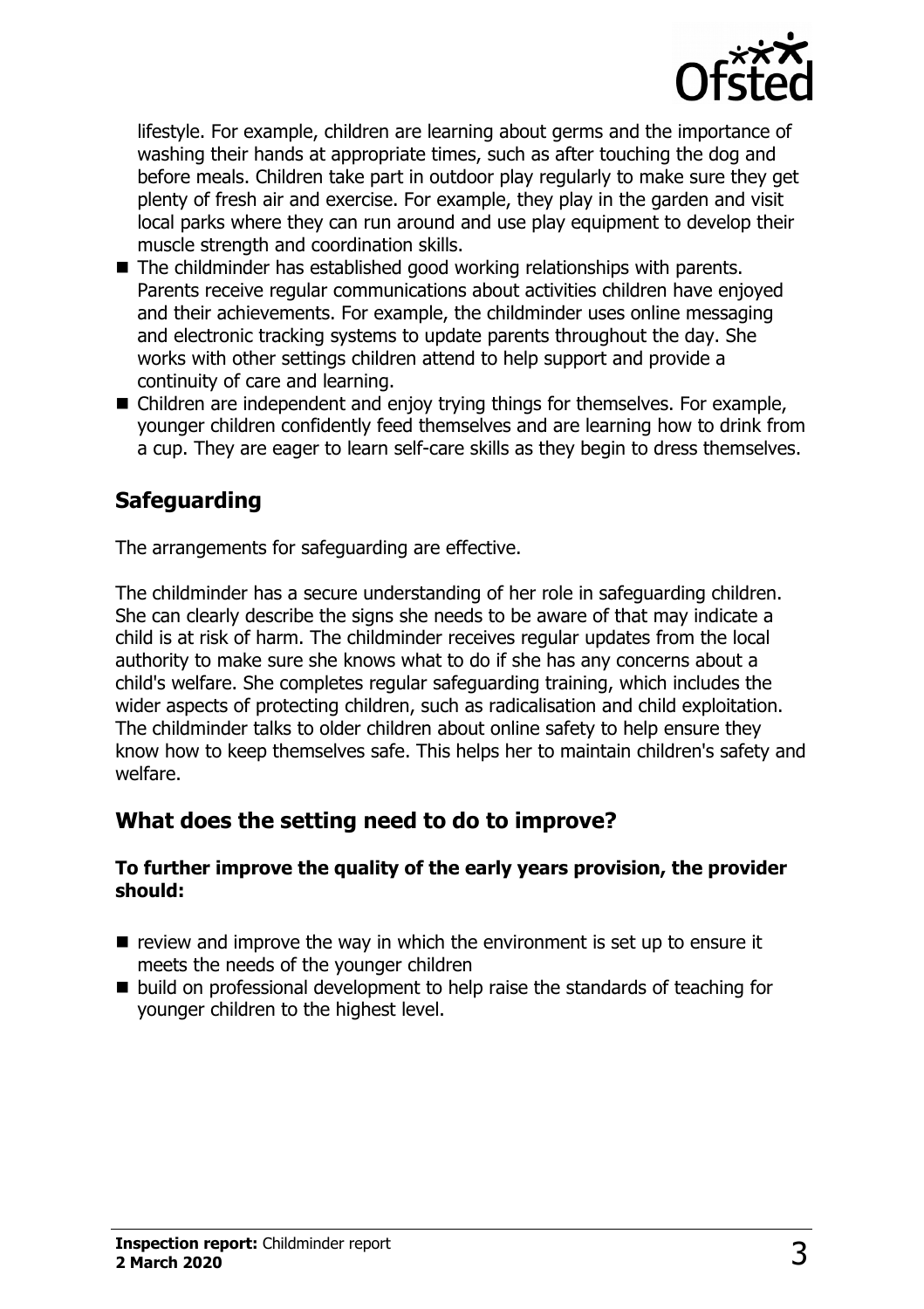

| <b>Setting details</b>                         |                                                                                      |
|------------------------------------------------|--------------------------------------------------------------------------------------|
| Unique reference number                        | EY367078                                                                             |
| <b>Local authority</b>                         | Medway                                                                               |
| <b>Inspection number</b>                       | 10071676                                                                             |
| <b>Type of provision</b>                       | Childminder                                                                          |
| <b>Registers</b>                               | Early Years Register, Compulsory Childcare<br>Register, Voluntary Childcare Register |
| Day care type                                  | Childminder                                                                          |
| Age range of children at time of<br>inspection | $2$ to $7$                                                                           |
| <b>Total number of places</b>                  | 6                                                                                    |
| Number of children on roll                     | 4                                                                                    |
| Date of previous inspection                    | 2 October 2015                                                                       |

## **Information about this early years setting**

The childminder registered in 2008 and lives in High Halstow, near Rochester, Kent. The childminder operates her service from Monday to Friday, from 8am to 6pm for most of the year.

## **Information about this inspection**

#### **Inspector**

Sara Garrity

#### **Inspection activities**

- $\blacksquare$  The childminder explained how she organises the environment indoors and outside, and informed the inspector about the trips and outings she takes the children on.
- The inspector read letters from parents and older children to gain their views on the service they receive.
- $\blacksquare$  The inspector observed the quality of teaching during activities indoors and assessed the impact this has on children's learning.
- The childminder explained to the inspector how she monitors children's progress and plans for their individual needs.
- The childminder gave feedback to the inspector on the learning taking place as the children engaged in a variety of activities.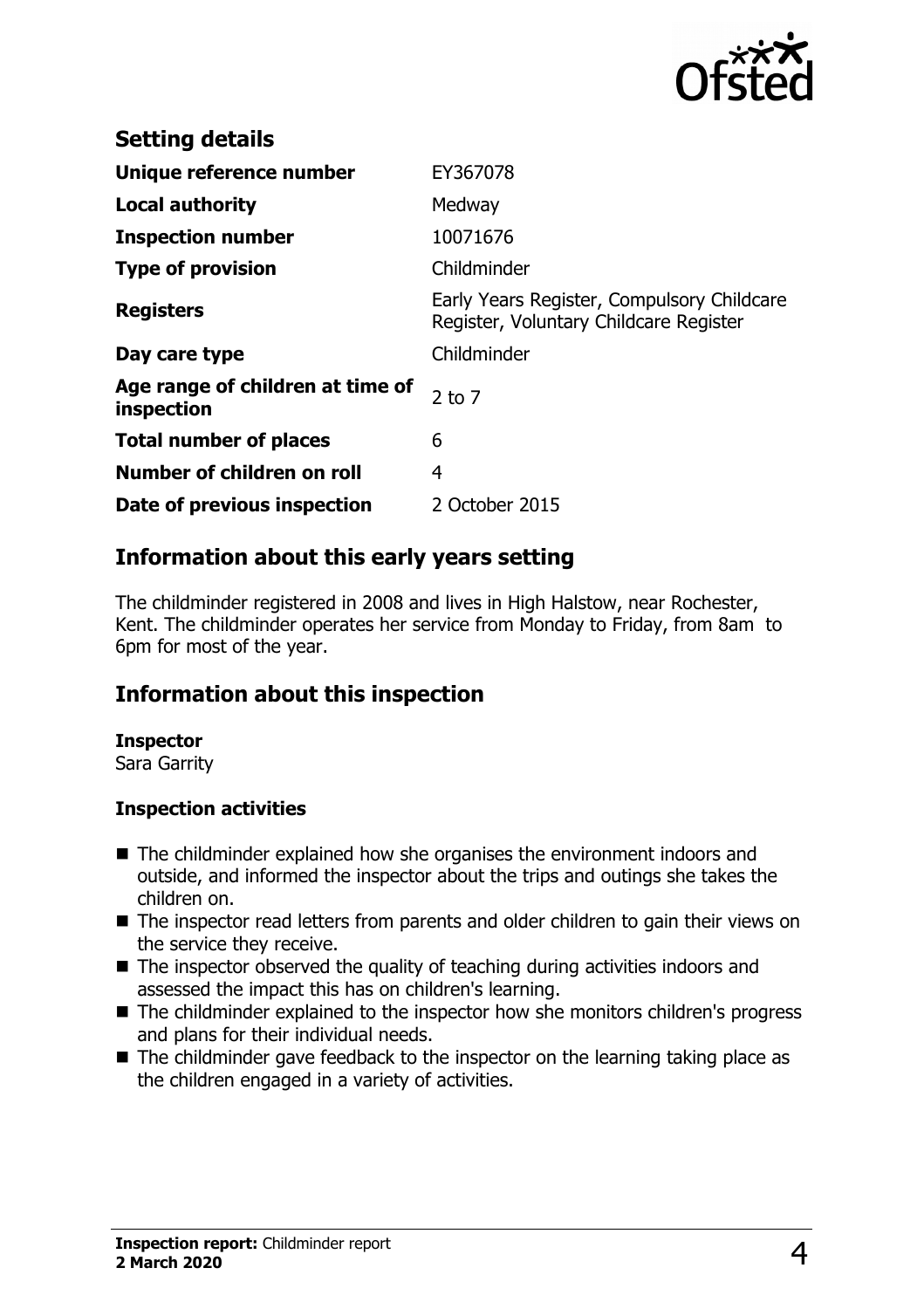

We carried out this inspection under sections 49 and 50 of the Childcare Act 2006 on the quality and standards of provision that is registered on the Early Years Register. The registered person must ensure that this provision complies with the statutory framework for children's learning, development and care, known as the early years foundation stage.

If you are not happy with the inspection or the report, you can [complain to Ofsted.](http://www.gov.uk/complain-ofsted-report)